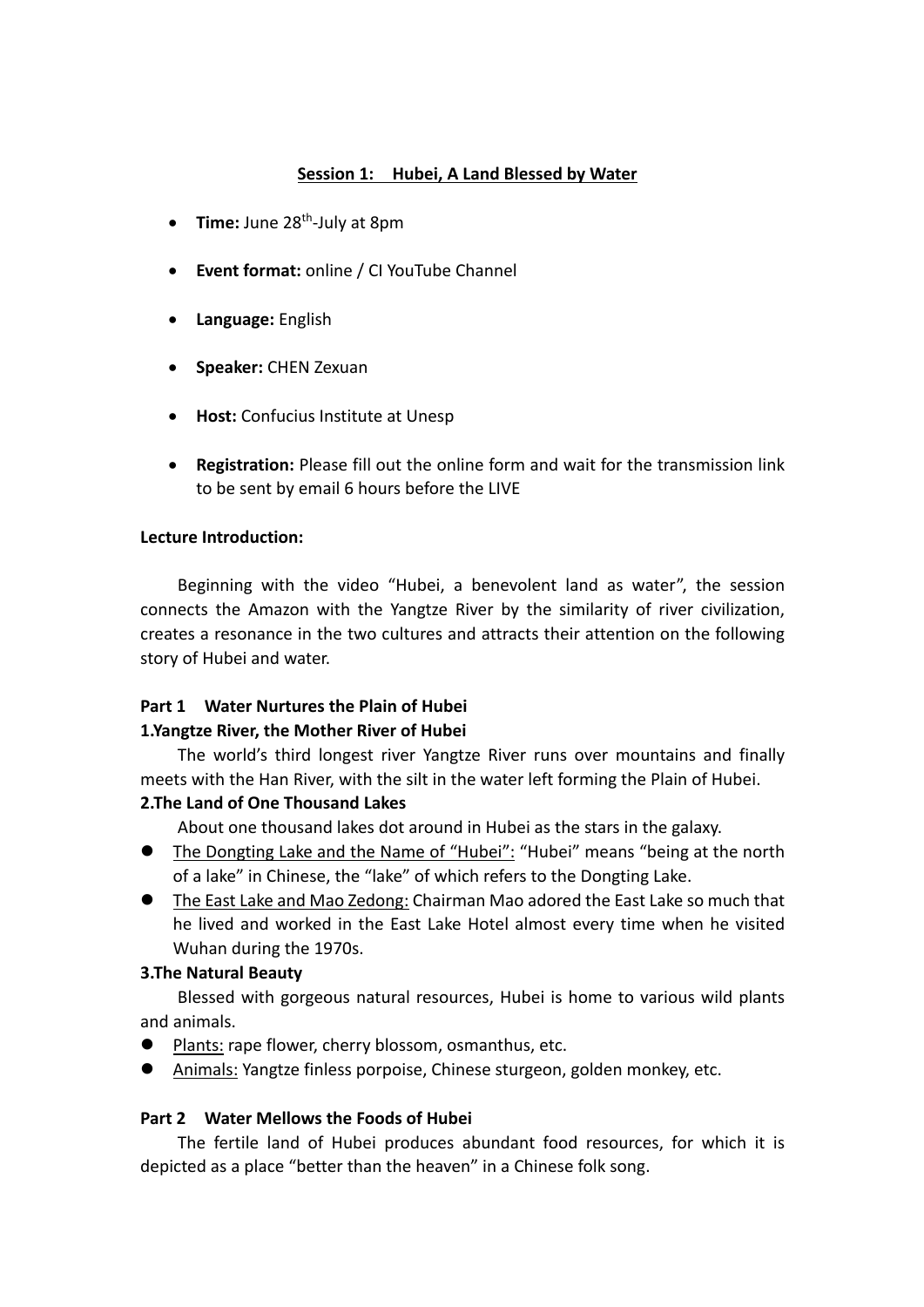## **1.Lotus**

- **•** Lotus as An Ingredient: Lotus is not only a sacred Buddhist flower, but also an ingredient in many Hubei cuisines.
- **•** Lotus Cuisines of Hubei: People eat different parts of lotus varying with the seasons from the lotus sprout, lotus seed to lotus root.

## **2.Fish**

- **The Top Province in Freshwater Aquaculture: Hubei ranks the first in the output of** freshwater fish in China. One out of every seven fishes on Chinese dinning table is served by Hubei.
- l Fish Cuisines of Hubei: fish loaf, rice noodles in fish taste soup, etc.
- l Wuchang fish and Mao Zedong: The most famous fish in Hubei is Wuchang fish, which enjoys a high reputation in the poem of Chairman Mao.

## **Part 3 Water benefits the people of Hubei**

The Chinese philosopher Confucius once said that benevolent people embrace the composure of mountains, while smart people possess the flexibility of water. The Yangtze River enables the people of Hubei to enjoy great benefits and lead a pleasant life.

## **1.Water Sports**

Born and brought up on the banks of the Yangtze River, the people of Hubei are good at water sports from an early age.

- l Wuhan Yangtze River Crossing Festival: When Chairman Mao visited Wuhan, he participated in the traditional entertaining event of swimming across the Yangtze River for over 40 times, the last of which was on July 16<sup>th</sup>, 1966. Then the date has been proclaimed as Wuhan Yangtze River Crossing Festival in memory of him.
- Six Olympic Diving Champions from Hubei: Hubei is home to six Olympic diving champions, including the Chinese diving queen Fu Mingxia.

# **2.Water Engineering**

- $\bullet$  Bridge Construction Capability: Wuhan has 11 bridges spanning across the Yangtze River and is hailed as "the City of Bridges". Hubei bridge construction corps designed and built about 200 extra-large bridges in more than 30 countries around the world.
- **•** Combination of culture and technology in the Three Gorges: The world's largest Three Gorges Hydroelectric Power Station incorporates itself into the beautiful landscape of the Three Gorges of the Yangtze River, and co-exists in a harmony with the local Tujia people, one of the minority ethnic groups in China.
- l South-to-North Water Diversion Project: Proposed by Chairman Mao, it aims at channeling the water from the water-abundant southern China to the droughtstricken northern China. One of the water sources is the Han River, near the Wudang Mountains in Hubei.

## **3.Ecological Conservation**

Ten-Year Fishing Ban on the Yangtze River: The ban came into effect on January  $1<sup>st</sup>$ , 2020, aiming at protecting the rare fishes in the Yangtze River and conserving a healthy ecosystem of Hubei for the future generations.